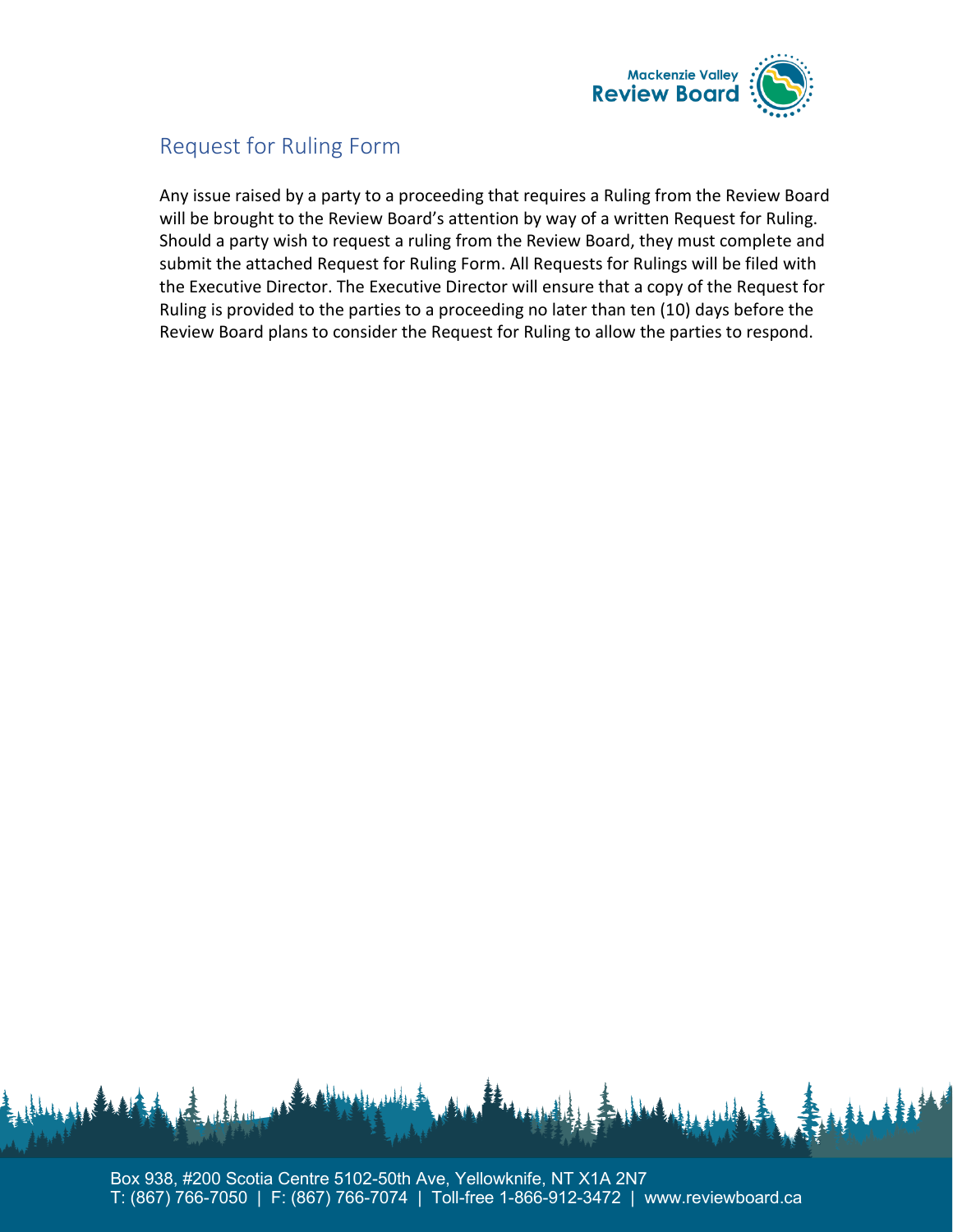

Name of Proceeding

TAKE NOTICE that a Request for Ruling will be made to the MVEIRB by

\_\_\_\_\_\_\_\_\_\_\_\_\_\_\_\_\_\_\_\_\_\_\_\_\_\_\_\_\_\_\_\_\_\_\_\_\_\_\_\_\_

| (name of party making the Request)                                                                                                                                                                      |                                                            |  |                                                                                               |
|---------------------------------------------------------------------------------------------------------------------------------------------------------------------------------------------------------|------------------------------------------------------------|--|-----------------------------------------------------------------------------------------------|
|                                                                                                                                                                                                         |                                                            |  |                                                                                               |
|                                                                                                                                                                                                         |                                                            |  |                                                                                               |
| may decide to address the Request.                                                                                                                                                                      |                                                            |  |                                                                                               |
| The Ruling requested from the MVEIRB is as follows:                                                                                                                                                     |                                                            |  |                                                                                               |
| (State the relief sought as clearly as possible)                                                                                                                                                        |                                                            |  |                                                                                               |
|                                                                                                                                                                                                         |                                                            |  |                                                                                               |
|                                                                                                                                                                                                         |                                                            |  |                                                                                               |
| The facts or information relevant to this Request for Ruling and which should be considered by the MVEIRB<br>are as follow: (State the information relevant to the Request in as much detail as needed) |                                                            |  |                                                                                               |
|                                                                                                                                                                                                         |                                                            |  |                                                                                               |
| The authority or grounds for the Ruling which should be considered by the MVEIRB is as follows: (State the<br>Rules or any law or enactment relied on and the grounds for the Ruling).                  |                                                            |  |                                                                                               |
|                                                                                                                                                                                                         |                                                            |  |                                                                                               |
|                                                                                                                                                                                                         |                                                            |  | AND FURTHER TAKE NOTICE that in support of this Request for Ruling the following documents or |
| information have been attached:                                                                                                                                                                         |                                                            |  |                                                                                               |
|                                                                                                                                                                                                         | (Set out all materials to be used to support the Request). |  |                                                                                               |
|                                                                                                                                                                                                         |                                                            |  |                                                                                               |
|                                                                                                                                                                                                         |                                                            |  |                                                                                               |
| (Signature of Party's Representative)                                                                                                                                                                   |                                                            |  |                                                                                               |